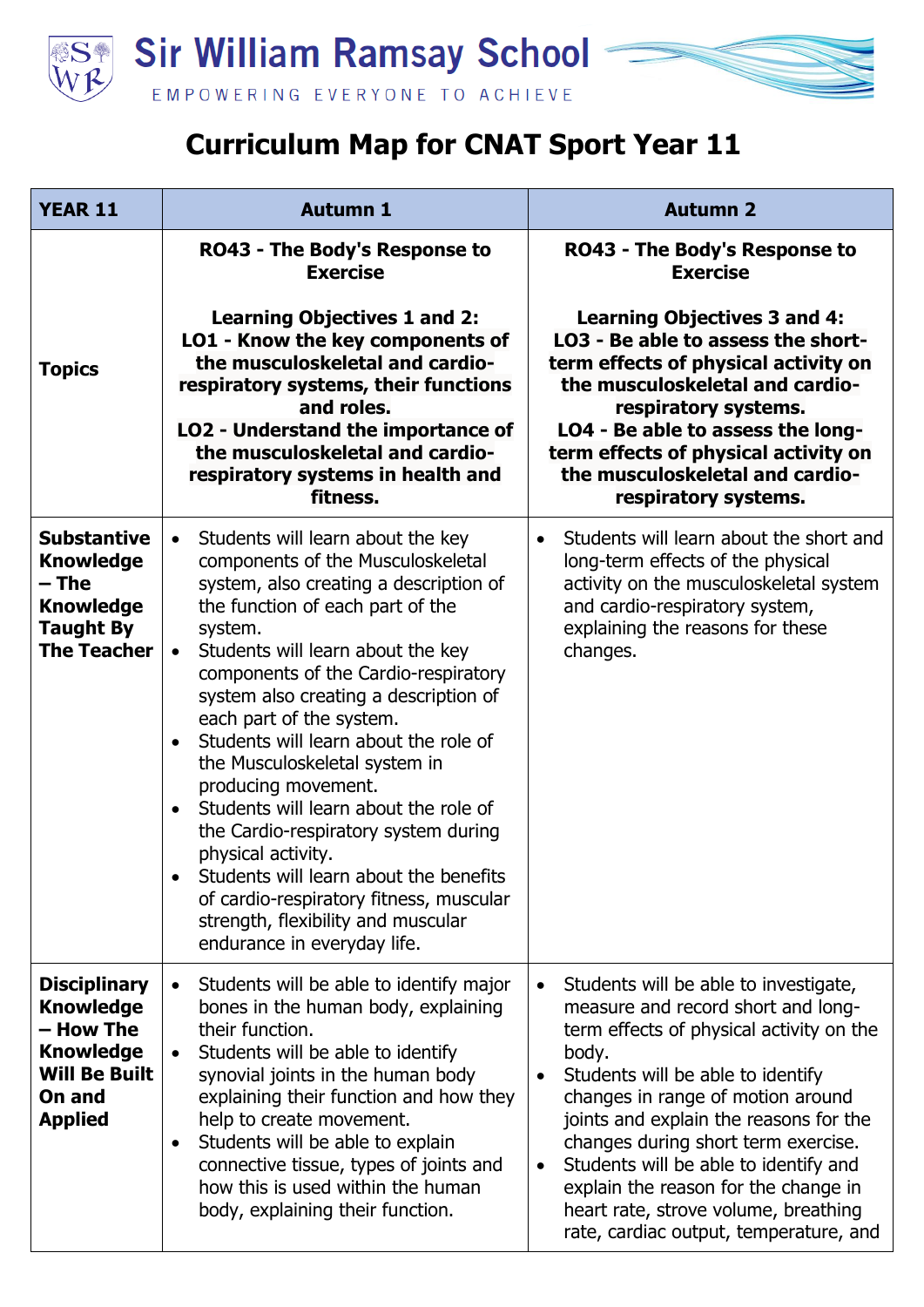|                               | Students will be able to explain the<br>$\bullet$<br>functions of each part of the<br>Musculoskeletal system.<br>Students will be able to identify key<br>$\bullet$<br>aspects of the heart, blood vessels,<br>respiratory system and arteries.<br>Students will be able to explain the<br>$\bullet$<br>different aspects of the human blood<br>and their function.<br>Students will be able to explain the<br>$\bullet$<br>functions of the Cardio-respiratory<br>system.<br>Students will be able to explain the<br>$\bullet$<br>types of movement and muscle<br>contractions and roles they in<br>producing movement during physical<br>activity.<br>Students will be able to explain the<br>$\bullet$<br>heart rate, blood pressure, vascular<br>shunt mechanism, breathing<br>mechanism, internal respiration and<br>aerobic and anaerobic respiration and<br>the roles these play during physical<br>activity.<br>Students will be able to explain the<br>$\bullet$<br>benefits of cardio-respiratory fitness in<br>the reduction or prevention of<br>common conditions.<br>Students will be able to explain the<br>$\bullet$<br>benefits of muscular strength,<br>flexibility and muscular endurance<br>when completing everyday tasks, to<br>help avoid injury and prevent illness.<br>Kaleidoscope Questions: -<br>The importance of steps in our daily<br>$\bullet$<br>routine.<br>How do we exercise safely?<br>$\bullet$<br>How quickly can the body adapt to<br>$\bullet$<br>exercise?<br>What is stronger, our body or our<br>$\bullet$<br>mind? | muscle fatigue during short term<br>exercise.<br>Students will be able to practically<br>$\bullet$<br>measure and record the effects of<br>short-term exercise on the cardio-<br>respiratory and muscular-skeletal<br>system.<br>Students will be able to explain the<br>$\bullet$<br>results of the investigation looking at<br>the short-term effects of exercise on<br>the body.<br>Students will be able to plan and<br>conduct an investigation to measure<br>and record the effects of long-term<br>physical activity on the cardio-<br>respiratory and muscular - skeletal<br>systems.<br>Students will be able to explain the<br>results of the investigation looking at<br>the long-term effects of exercise on<br>the body.<br>Students will be able to identify and<br>$\bullet$<br>explain the reason for the change in<br>resting heart rate, muscle size and<br>strength, training heart rate, heat rate<br>recovery time, flexibility, muscle<br>recovery and lung capacity over long<br>term exercise.<br>Kaleidoscope Questions: -<br>The importance of steps in our daily<br>routine<br>How do we exercise safely?<br>$\bullet$<br>How quickly can the body adapt to<br>exercise?<br>What is stronger, our body or our<br>mind? |
|-------------------------------|----------------------------------------------------------------------------------------------------------------------------------------------------------------------------------------------------------------------------------------------------------------------------------------------------------------------------------------------------------------------------------------------------------------------------------------------------------------------------------------------------------------------------------------------------------------------------------------------------------------------------------------------------------------------------------------------------------------------------------------------------------------------------------------------------------------------------------------------------------------------------------------------------------------------------------------------------------------------------------------------------------------------------------------------------------------------------------------------------------------------------------------------------------------------------------------------------------------------------------------------------------------------------------------------------------------------------------------------------------------------------------------------------------------------------------------------------------------------------------------------------------------------------------------------------------------|---------------------------------------------------------------------------------------------------------------------------------------------------------------------------------------------------------------------------------------------------------------------------------------------------------------------------------------------------------------------------------------------------------------------------------------------------------------------------------------------------------------------------------------------------------------------------------------------------------------------------------------------------------------------------------------------------------------------------------------------------------------------------------------------------------------------------------------------------------------------------------------------------------------------------------------------------------------------------------------------------------------------------------------------------------------------------------------------------------------------------------------------------------------------------------------------------------------------------------------------------|
| Skills                        | <b>Effective Assignment Writing Skills</b><br>$\bullet$<br>Language Skills<br>$\bullet$<br><b>Interpersonal Skills</b><br>$\bullet$<br><b>ICT Skills</b><br>$\bullet$<br><b>Presenting Skills</b><br>$\bullet$<br>Develop Practical Working Skills<br>$\bullet$<br>Through Investigating Effects of<br>Exercise on the Body                                                                                                                                                                                                                                                                                                                                                                                                                                                                                                                                                                                                                                                                                                                                                                                                                                                                                                                                                                                                                                                                                                                                                                                                                                    | <b>Effective Assignment Writing Skills</b><br>Language Skills<br>$\bullet$<br><b>Interpersonal Skills</b><br>$\bullet$<br><b>ICT Skills</b><br>$\bullet$<br><b>Presenting Skills</b><br>$\bullet$<br>Develop Practical Working Skills<br>$\bullet$<br>Through Investigating Effects of<br>Exercise on the Body                                                                                                                                                                                                                                                                                                                                                                                                                                                                                                                                                                                                                                                                                                                                                                                                                                                                                                                                    |
| Links To<br>Prior<br>Learning | Build upon knowledge from Year 10<br>$\bullet$<br>within RO41 and RO42.<br>Build on knowledge from Years 7 to 9.<br>$\bullet$                                                                                                                                                                                                                                                                                                                                                                                                                                                                                                                                                                                                                                                                                                                                                                                                                                                                                                                                                                                                                                                                                                                                                                                                                                                                                                                                                                                                                                  | Build upon knowledge from Year 10<br>$\bullet$<br>within RO41 and RO42.                                                                                                                                                                                                                                                                                                                                                                                                                                                                                                                                                                                                                                                                                                                                                                                                                                                                                                                                                                                                                                                                                                                                                                           |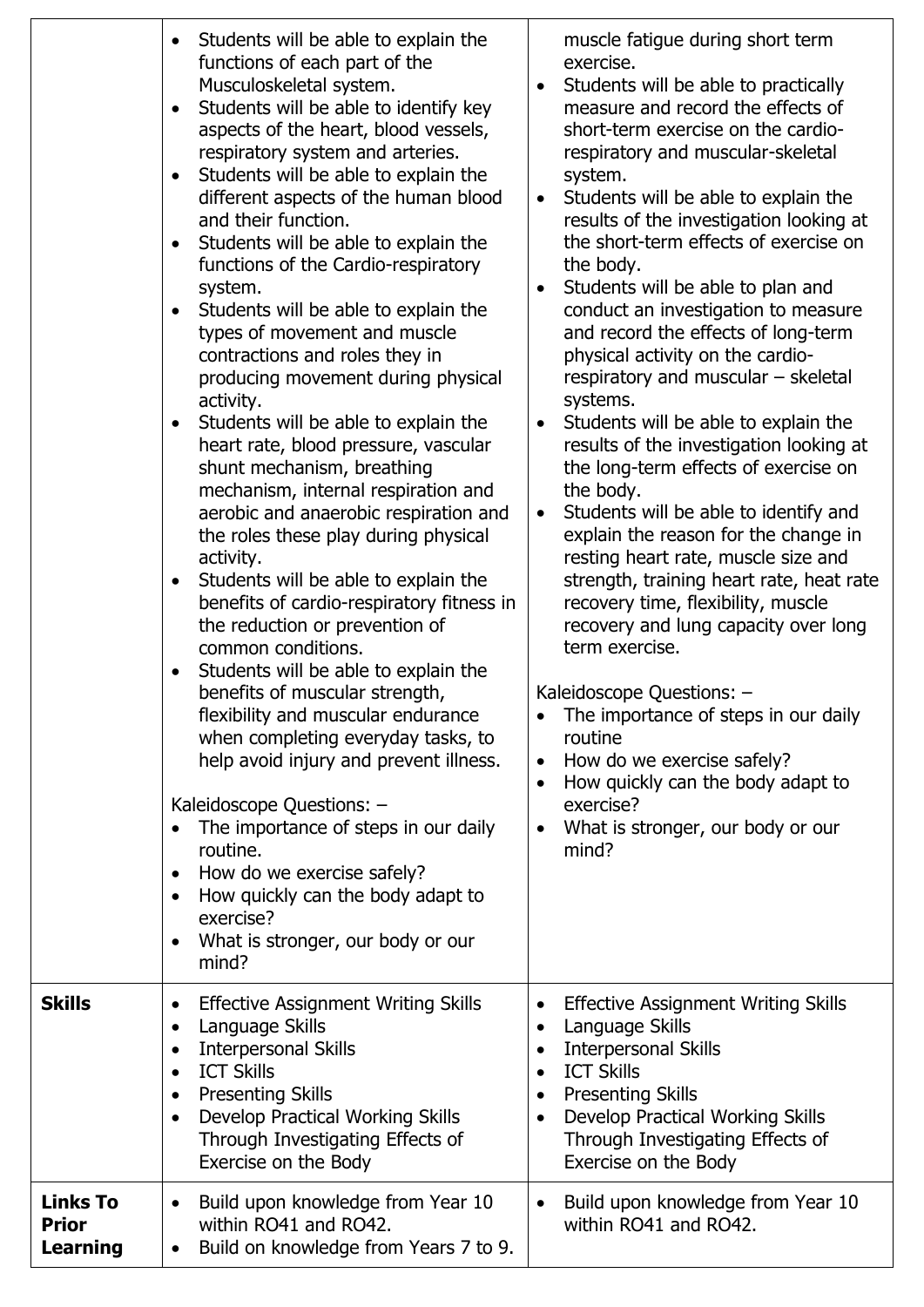|                                   | Knowledge and understanding of<br>$\bullet$<br>Muscles and Skeletal system taught<br>during Health and Fitness Lessons.                                                                                                                                                                                                                                                                                                            | Build on knowledge from KS3<br>$\bullet$<br>knowledge and understanding of<br>Muscles and Skeletal system taught<br>during Health and Fitness Lessons.                                                                                                                                                                                                                                                                                    |
|-----------------------------------|------------------------------------------------------------------------------------------------------------------------------------------------------------------------------------------------------------------------------------------------------------------------------------------------------------------------------------------------------------------------------------------------------------------------------------|-------------------------------------------------------------------------------------------------------------------------------------------------------------------------------------------------------------------------------------------------------------------------------------------------------------------------------------------------------------------------------------------------------------------------------------------|
| Literacy/<br><b>Numeracy</b>      | Oracy when doing presentations.<br>$\bullet$<br>Use of data when conducting practical<br>$\bullet$<br>investigations. Use of graphs and<br>charts when analysing data.<br>Using equipment to measure and<br>$\bullet$<br>record results and calculate answers.                                                                                                                                                                     | Oracy when doing presentations.<br>$\bullet$<br>Use of data when conducting practical<br>$\bullet$<br>investigations. Use of graphs and<br>charts when analysing data.<br>Using equipment to measure and<br>$\bullet$<br>record results and calculate answers.                                                                                                                                                                            |
| <b>Cross</b><br><b>Curricular</b> | Anatomy and Physiology - specifically<br>$\bullet$<br>Human Biology (heart, lungs, muscles<br>and skeleton)<br>The Value of Sport to Individuals -<br>$\bullet$<br>Source of Pride<br>Values Promoted Through Sport - Link<br>$\bullet$<br>to Elite Level Performers<br>Working in Groups<br>$\bullet$<br>Participation in Audience Assessment<br>$\bullet$<br>of Presentations<br><b>VTCT Beauty Therapy Modules</b><br>$\bullet$ | Anatomy and Physiology - specifically<br>$\bullet$<br>Human Biology (heart, lungs, muscles<br>and skeleton)<br>The Value of Sport to Individuals -<br>$\bullet$<br>Source of Pride<br>Values Promoted Through Sport - Link<br>$\bullet$<br>to Elite Level Performers<br><b>Working in Groups</b><br>$\bullet$<br>Participation in Audience Assessment<br>$\bullet$<br>of Presentations<br><b>VTCT Beauty Therapy Modules</b><br>$\bullet$ |
| <b>Assessment</b>                 | Formative Learning Checks - through<br>$\bullet$<br>starter activities.<br>Summative Assessment - End of<br>Learning Objective Assignment<br>assessed by the teacher.<br>Peer and Self-Assessment in class.<br>$\bullet$<br>Moderated Assessments by exam<br>$\bullet$<br>board in June window of Year 11.                                                                                                                         | Formative Learning Checks - through<br>$\bullet$<br>starter activities.<br>Summative Assessment - End of<br>Learning Objective Assignment<br>assessed by the teacher.<br>Peer and Self-Assessment in class.<br>$\bullet$<br>Moderated Assessments by exam<br>board in June window of Year 11.<br>Formal R043 coursework completed.                                                                                                        |

| <b>YEAR 11</b>                                                                                                | <b>Spring 1</b>                                                                                                                                                                                                                       | <b>Spring 2</b><br><b>Summer 1</b>                                                                                                                                                                                      |
|---------------------------------------------------------------------------------------------------------------|---------------------------------------------------------------------------------------------------------------------------------------------------------------------------------------------------------------------------------------|-------------------------------------------------------------------------------------------------------------------------------------------------------------------------------------------------------------------------|
|                                                                                                               | <b>RO45 -Sports Nutrition</b>                                                                                                                                                                                                         | <b>RO45 - Sports Nutrition</b>                                                                                                                                                                                          |
|                                                                                                               | <b>Learning Objectives 1 and 2:</b>                                                                                                                                                                                                   | <b>Learning Objectives 3 and 4:</b>                                                                                                                                                                                     |
| <b>Topics</b>                                                                                                 | LO1 - Know about the nutrients<br>needed for a healthy, balanced diet<br>LO2 - Understand the importance of<br>nutrition in sport                                                                                                     | LO3 - Know about the effects of a<br>poor diet on sports performance and<br>participation<br>LO4 - Be able to develop diet plans<br>for performers                                                                      |
| <b>Substantive</b><br><b>Knowledge</b><br>– The<br><b>Knowledge</b><br><b>Taught By</b><br><b>The Teacher</b> | Students will learn about the<br>$\bullet$<br>characteristics of a balanced diet.<br>Students will learn what nutrients are.<br>$\bullet$<br>Students will learn the role that<br>$\bullet$<br>nutrients play within a balanced diet. | Students will learn what malnutrition<br>$\bullet$<br>and overeating is and how these<br>impact on sporting performance.<br>Students will learn about the effects of<br>$\bullet$<br>undereating on sports performance. |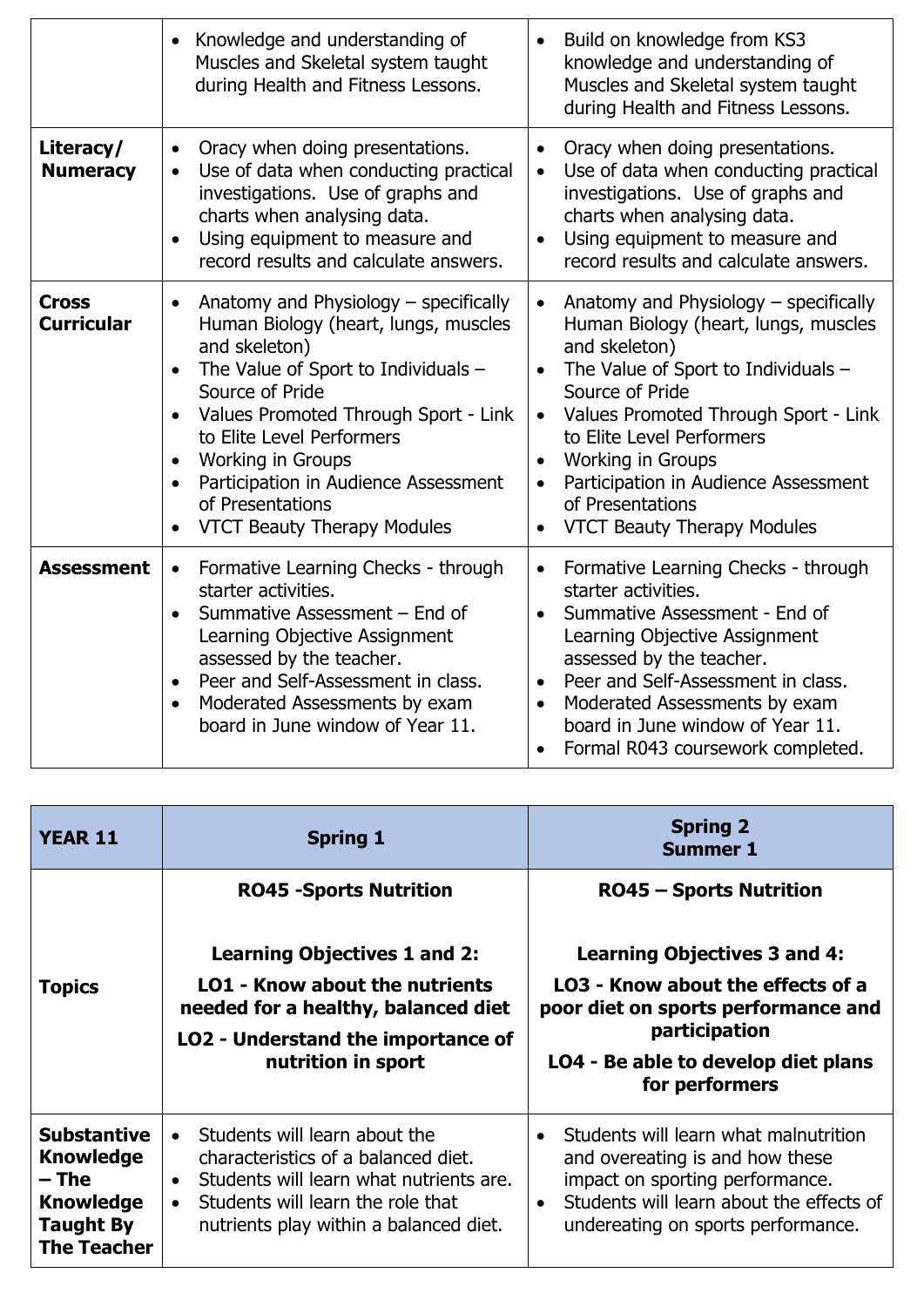|                                                                                                                              | Students will learn about the different<br>$\bullet$<br>sources of nutrients within food<br>sources and give examples.<br>Students will learn about the<br>importance of nutrition before, during<br>and after exercise.<br>Students will learn about the varying<br>$\bullet$<br>nutritional needs giving sporting case<br>studies as examples.<br>Students will learn about the use of<br>$\bullet$<br>dietary supplements within a balanced<br>diet to aid performance.                                                                                                                                                                                                                                                                                                                                                                                                                                                                                                                                                                                                                                                                                                                                                                                                                                                                                                                                                                                                                                                                                                                                                                                     | Students will learn about dehydration<br>$\bullet$<br>and its effects on sports performance.<br>Students will learn how to develop a<br>$\bullet$<br>diet plan for a peer.<br>Students will learn how to evaluate<br>$\bullet$<br>the effectiveness of the diet plan they<br>have developed for a peer.                                                                                                                                                                                                                                                                                                                                                                                                                                                                                                                                                                                                                                                                                                                                                                                                                                                                                                                                                                                                                                                                                                                                                                                                                                                                                        |
|------------------------------------------------------------------------------------------------------------------------------|----------------------------------------------------------------------------------------------------------------------------------------------------------------------------------------------------------------------------------------------------------------------------------------------------------------------------------------------------------------------------------------------------------------------------------------------------------------------------------------------------------------------------------------------------------------------------------------------------------------------------------------------------------------------------------------------------------------------------------------------------------------------------------------------------------------------------------------------------------------------------------------------------------------------------------------------------------------------------------------------------------------------------------------------------------------------------------------------------------------------------------------------------------------------------------------------------------------------------------------------------------------------------------------------------------------------------------------------------------------------------------------------------------------------------------------------------------------------------------------------------------------------------------------------------------------------------------------------------------------------------------------------------------------|------------------------------------------------------------------------------------------------------------------------------------------------------------------------------------------------------------------------------------------------------------------------------------------------------------------------------------------------------------------------------------------------------------------------------------------------------------------------------------------------------------------------------------------------------------------------------------------------------------------------------------------------------------------------------------------------------------------------------------------------------------------------------------------------------------------------------------------------------------------------------------------------------------------------------------------------------------------------------------------------------------------------------------------------------------------------------------------------------------------------------------------------------------------------------------------------------------------------------------------------------------------------------------------------------------------------------------------------------------------------------------------------------------------------------------------------------------------------------------------------------------------------------------------------------------------------------------------------|
| <b>Disciplinary</b><br><b>Knowledge</b><br>– How The<br><b>Knowledge</b><br><b>Will Be Built</b><br>On and<br><b>Applied</b> | Students will be able to explain the<br>$\bullet$<br>characteristics of a healthy balanced<br>diet, eat well plate, food groups, and<br>how to meet individual nutritional<br>needs and explain how this will impact<br>performance in sport.<br>Students will be able to give a detailed<br>$\bullet$<br>definition of what nutrients are and<br>give examples of nutrients and where<br>they are found in different food<br>sources.<br>Students will be able to give a range<br>$\bullet$<br>of different examples of these food<br>sources and link them to sporting<br>examples of where they will be most<br>beneficial to performance.<br>Students will be able to discuss the<br>importance of nutrition for a range of<br>different sports performances,<br>explaining the impact it will have<br>before, during and after their<br>performance.<br>Students will be able to explain<br>$\bullet$<br>reasons why diets are varied for<br>different types of athletes including<br>endurance/aerobic activities, strength-<br>based activities, and short and intense<br>activities. They will also explain the<br>possible differences between the two<br>different diets.<br>Students will also identity and discuss<br>$\bullet$<br>the use of dietary supplements, what<br>they are and why an athlete might<br>choose to use them. They will be able<br>to explain any benefits of them and<br>drawbacks.<br>Kaleidoscope Questions -<br>Are diet shakes a healthy way to<br>$\bullet$<br>control weight?<br>Can elite athletes still eat McDonalds?<br>$\bullet$<br>What is more important, calorie intake<br>$\bullet$<br>or nutritional value? | Students will identify the definition of<br>$\bullet$<br>malnutrition and explain how this<br>effects sports performance.<br>Students will explain how overeating<br>$\bullet$<br>has effects on fitness, along with the<br>physical and psychological health and<br>performance of an athlete.<br>Students will explain how undereating<br>$\bullet$<br>can have effects on the physical and<br>psychological health and performance<br>of an athlete.<br>Students will be able to explain what<br>$\bullet$<br>dehydration is and how it effects the<br>physical health, wellbeing and<br>performance an athlete using sporting<br>examples.<br>Students will be able to create and<br>$\bullet$<br>implement a successful healthy<br>balanced diet plan for their peer.<br>Students will be able to conduct<br>$\bullet$<br>research that gathers basic details<br>about their peer's goals, aims and<br>objectives dietary preferences.<br>Students will be able to review the<br>$\bullet$<br>effectiveness of their diet plan,<br>recording outcomes objectively and<br>subjectively and giving conclusions of<br>how to make improvements to the diet<br>plan.<br>Kaleidoscope questions -<br>Are diet shakes a healthy way to<br>$\bullet$<br>control weight?<br>Can elite athletes still eat McDonalds?<br>$\bullet$<br>What is more important, calorie intake<br>$\bullet$<br>or nutritional value?<br>Can you eat 2000 calories of sugary<br>$\bullet$<br>snacks and still maintain a healthy<br>weight?<br>Why do some people stay overweight<br>$\bullet$<br>even when they diet? |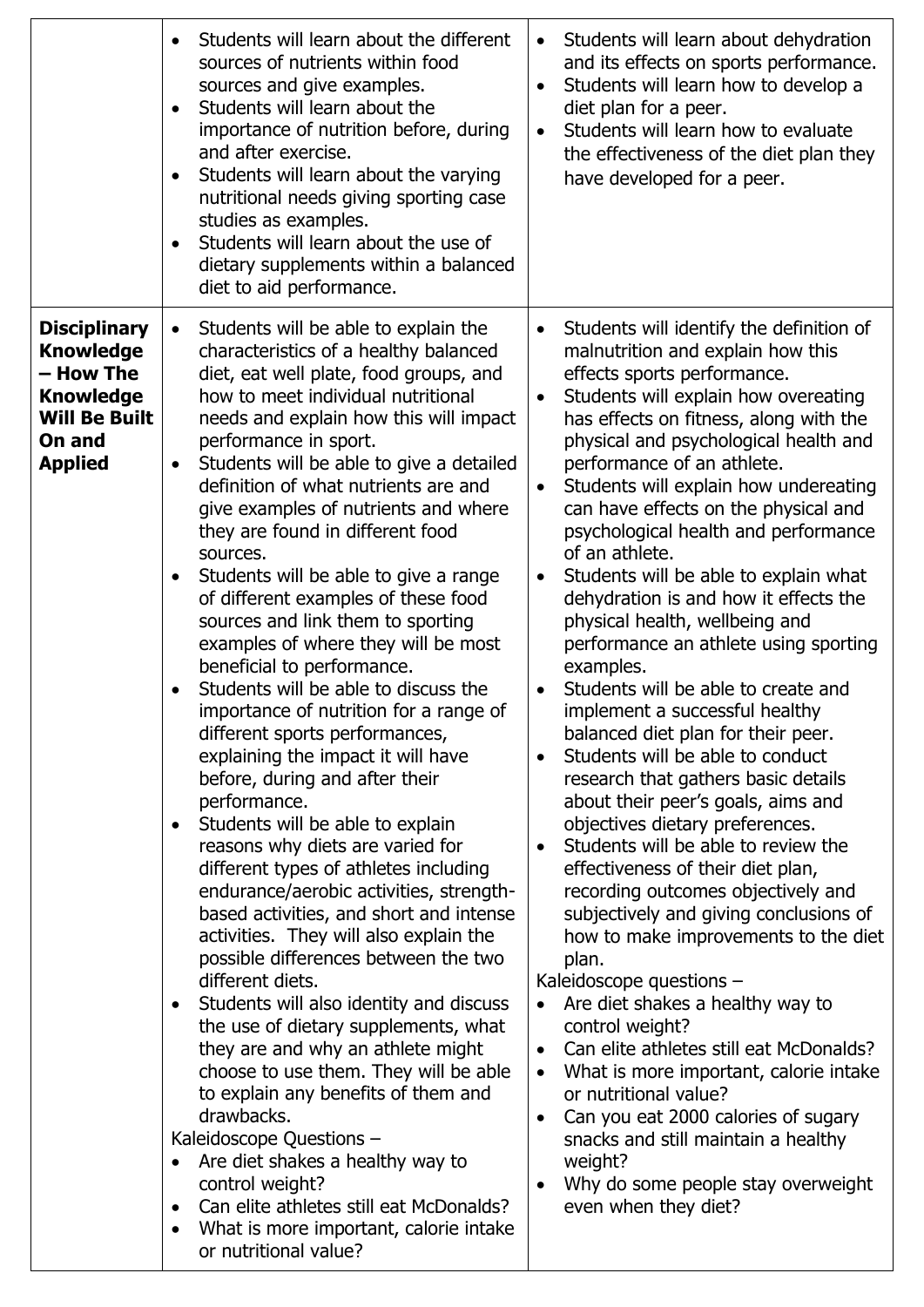|                                                    | Can you eat 2000 calories of sugary<br>$\bullet$<br>snacks and still maintain a healthy<br>weight?<br>Why do some people stay overweight<br>$\bullet$<br>even when they diet?                                                                                                                                                                                                                                                                                                                                                                                                                             |                                                                                                                                                                                                                                                                                                                                                                                                                                                                                                                                                                                              |
|----------------------------------------------------|-----------------------------------------------------------------------------------------------------------------------------------------------------------------------------------------------------------------------------------------------------------------------------------------------------------------------------------------------------------------------------------------------------------------------------------------------------------------------------------------------------------------------------------------------------------------------------------------------------------|----------------------------------------------------------------------------------------------------------------------------------------------------------------------------------------------------------------------------------------------------------------------------------------------------------------------------------------------------------------------------------------------------------------------------------------------------------------------------------------------------------------------------------------------------------------------------------------------|
| <b>Skills</b>                                      | <b>Effective Assignment Writing Skills</b><br>$\bullet$<br>Subject Specific Language Skills<br>$\bullet$<br><b>Interpersonal Skills</b><br>$\bullet$<br><b>ICT Skills</b><br>$\bullet$<br>Presenting Skills in a Range of<br>$\bullet$<br>Environments<br>Study Skills - researching nutritional<br>values<br>Interpreting and Using Nutritional<br>$\bullet$<br>Data                                                                                                                                                                                                                                     | <b>Effective Assignment Writing Skills</b><br>$\bullet$<br>Subject Specific Language Skills<br><b>Interpersonal Skills</b><br>$\bullet$<br><b>ICT Skills</b><br>$\bullet$<br>Presenting Skills in a Range of<br>Environments<br>Study Skills - researching nutritional<br>$\bullet$<br>values<br>Interpreting and Using Nutritional<br>Data                                                                                                                                                                                                                                                  |
| <b>Links To</b><br><b>Prior</b><br><b>Learning</b> | Build upon knowledge from Year 10<br>$\bullet$<br>within RO41 and RO42.<br>Build on knowledge from KS3<br>$\bullet$<br>knowledge and understanding of<br>Healthy Active Lifestyles during Health<br>and Fitness Lessons and general Years<br>7 to 9 Core PE Lessons.                                                                                                                                                                                                                                                                                                                                      | Build upon knowledge from Year 10<br>within RO41 and RO42.<br>Build on knowledge from KS3<br>$\bullet$<br>knowledge and understanding of<br>Healthy Active Lifestyles during Health<br>and Fitness Lessons and general Years<br>7 to 9 Core PE Lessons.                                                                                                                                                                                                                                                                                                                                      |
| Literacy/<br><b>Numeracy</b>                       | Students utilise various websites and<br>$\bullet$<br>textbooks to support their learning.<br>Learning objectives and kaleidoscope<br>questions are displayed on the board.<br>Key words, paragraph structure and<br>sentence starters are displayed on the<br>board to support students when<br>writing coursework.<br>Interpreting diet plans and nutritional<br>$\bullet$<br>values.<br>Use of data when conducting practical<br>$\bullet$<br>investigations. Use of graphs and<br>charts when analysing data.<br>Using equipment to measure and<br>$\bullet$<br>record results and calculate answers. | Students utilise various websites and<br>$\bullet$<br>textbooks to support their learning.<br>Learning objectives and kaleidoscope<br>questions are displayed on the board.<br>Key words, paragraph structure and<br>sentence starters are displayed on the<br>board to support students when<br>writing coursework.<br>Interpreting diet plans and nutritional<br>$\bullet$<br>values.<br>Use of data when conducting practical<br>$\bullet$<br>investigations. Use of graphs and<br>charts when analysing data.<br>Using equipment to measure and<br>record results and calculate answers. |
| <b>Cross</b><br><b>Curricular</b>                  | Anatomy and Physiology - specifically<br>$\bullet$<br>energy systems and how food is used<br>to fuel the body.<br>The value of sport to individuals $-$<br>$\bullet$<br>source of pride $-$ case studies link to<br>local Elite Sports People.<br>Values promoted through sport.<br>$\bullet$<br>Working in groups.<br>$\bullet$<br>Participation in audience assessment<br>$\bullet$<br>of presentations.<br><b>GCSE Food and Nutrition Units.</b>                                                                                                                                                       | Anatomy and physiology - specifically<br>$\bullet$<br>energy systems and how food is used<br>to fuel the body.<br>The value of sport to individuals $-$<br>source of pride $-$ case studies link to<br>local Elite Sports People.<br>Values promoted through sport.<br>$\bullet$<br>Working in groups.<br>$\bullet$<br>Participation in audience assessment<br>$\bullet$<br>of presentations.<br><b>GCSE Food and Nutrition Units.</b>                                                                                                                                                       |
| <b>Assessment</b>                                  | Formative Learning Checks through<br>$\bullet$<br>starter activities.                                                                                                                                                                                                                                                                                                                                                                                                                                                                                                                                     | Formative Learning Checks through<br>$\bullet$<br>starter activities.                                                                                                                                                                                                                                                                                                                                                                                                                                                                                                                        |